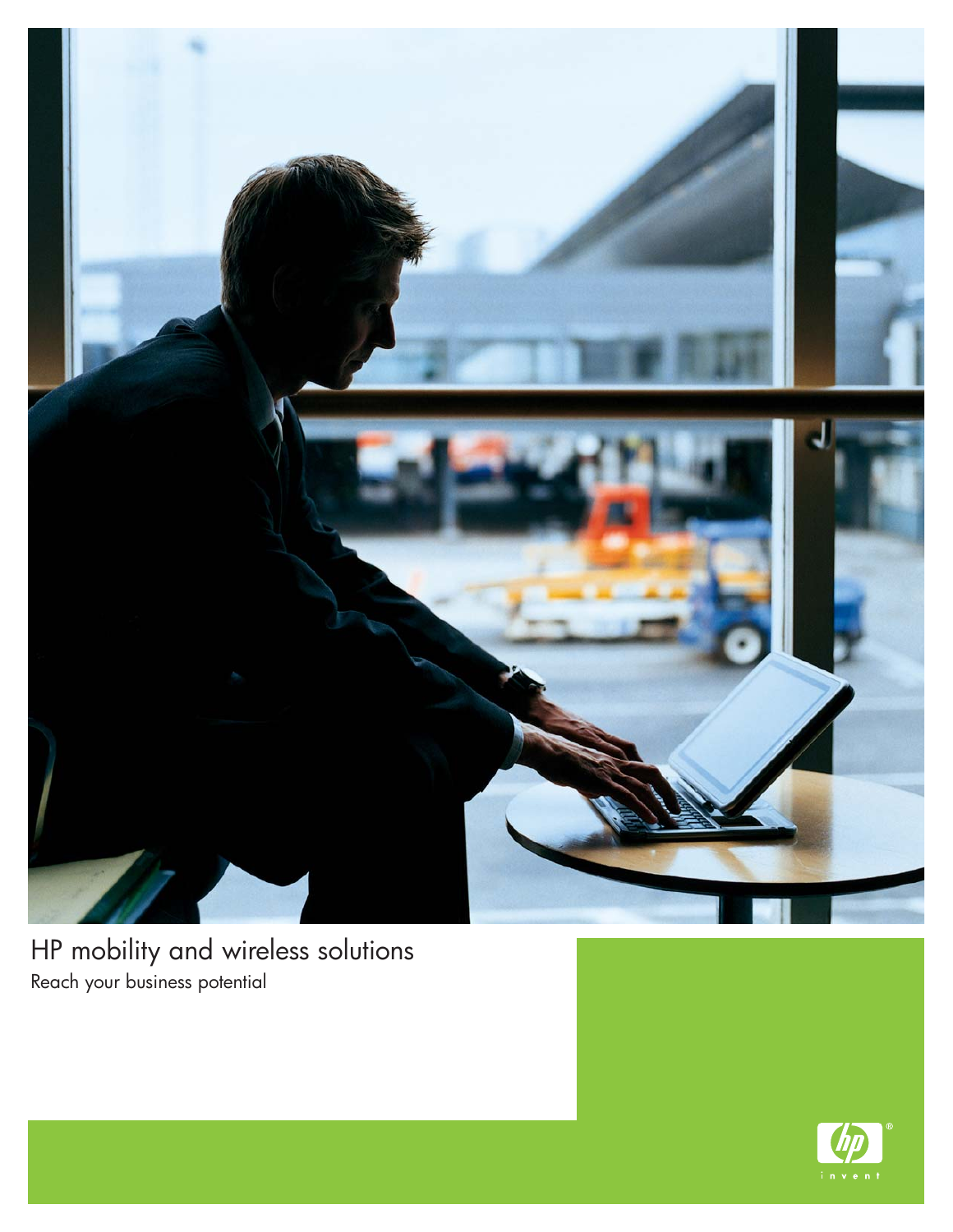Typical wireless implementation cycle—HP helps from start to finish.



#### **"Art of the Possible" workshop**

The HP "Art of the Possible" workshop is aimed at senior executives who realize that they must do something to drive wireless mobility in their enterprise, but are still formulating what "something" is. This workshop assists in building business objectives and enterprise vision and strategy. It also provides a free 30-day trial of a prepackaged mobility demo, including a server and five wireless HP iPAQ Pocket PCs. The trial uses demo data and screens.

#### **Architecture workshop**

Architecture workshop is designed to assist customers in defining what standards are relevant and in building a scalable wireless architecture that integrates into their existing IT infrastructure.

#### **Proof of concept**

The proof of concept is a build and limited test of the demo solution, typically involving 20 users or less. The system uses standard application software and demo screens, but the interface is linked into live systems.

#### **Pilot**

The pilot is a build and limited test of the final solution, typically involving 20 users or less. The system uses production-quality software linked into live systems.

#### **HPS professional/customer services**

Implementation involves the large-scale rollout of the solution tested during the pilot phase. It includes software image and configuration management, commissioning and training, help desk, break-fix, etc.

The HP approach to mobility and wireless solutions uniquely builds on where we've been, what we're accomplishing today, and where businesses will be focused tomorrow.

# HP mobility and wireless solutions

In preparing to implement their first mobility and wireless IT solutions, today's companies take exaggerated care to avoid the mistakes that characterized early Internet deployments: untested technologies, poorly executed partner strategies, and inappropriate partner strategies, to name only a few. The wide variety of wireless choices in today's IT-intensive business world only compounds the problem.

HP approaches wireless applications as part of an integrated, end-to-end enterprise IT architecture, engineered for true scalability, availability, manageability, and security. In designing the right IT solution for any given environment, HP relies on proven technologies, best-in-class components, and open industry standards to ensure a successful implementation.

Discover what a wireless mobile solution can do for your company. Wireless technology from HP allows your employees to keep working when out of the office, on the road, or in a traffic jam. You'll see how increased flexibility, mobility, and efficiency can improve your bottom line. Try wireless for yourself. Visit www.hp.com/go/wireless and fill out the wireless assessment tool to discover how HP can help your business.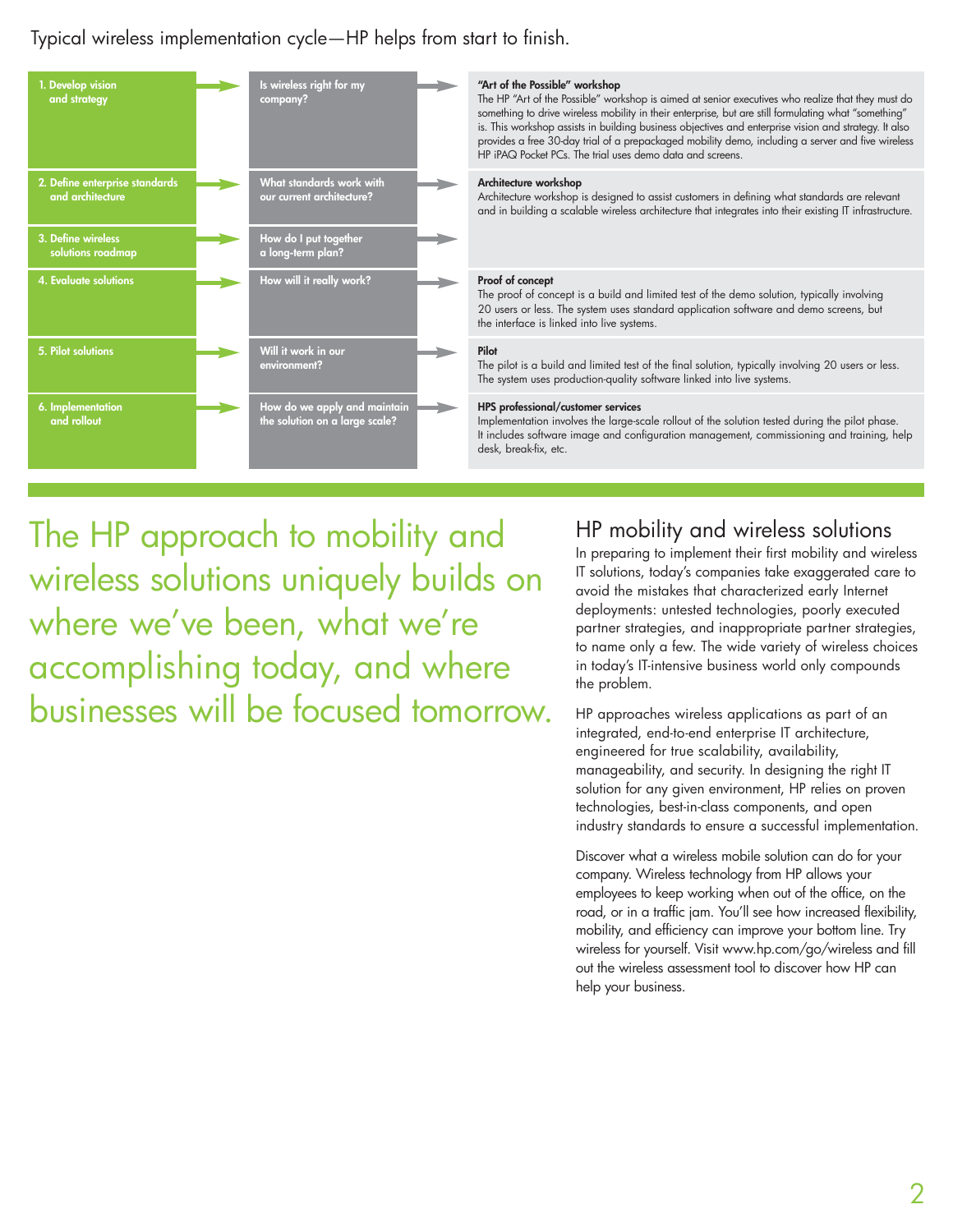

Create. Solve. Achieve. HP helps customers create competitive advantage, solve business problems, and achieve their potential through focused mobile solutions.

**Industry-leading hardware, software, and services**

| $HP$ mobility solutions =                                                                               |                                                                                                                                           |    |                                                         |                                                                                        |
|---------------------------------------------------------------------------------------------------------|-------------------------------------------------------------------------------------------------------------------------------------------|----|---------------------------------------------------------|----------------------------------------------------------------------------------------|
| <b>HP</b> hardware<br>÷.<br>• Notebooks<br>• Tablet PCs<br>• iPAQ Pocket PCs<br>• Servers<br>• Printers | <b>Best-in-class</b><br>partnerships<br>$\bullet$ Microsoft <sup>®</sup><br>$\bullet$ Intel <sup>®</sup><br>$\bullet$ Cisco<br>and others | ÷. | HP services and $+$<br>value-added<br>reseller services | <b>Network</b><br>providers<br>• AT&T Wireless<br>• Sprint<br>• T-Mobile<br>and others |

# What HP mobility makes possible

Competition is about more than keeping up. It's about getting ahead—and staying ahead. The surest way to achieve a lasting advantage is to enhance the essential business strengths at the heart of your enterprise. Increasing revenues. Improving outreach. Differentiating services. Extending the value chain. And of course, providing employees with access to critical company data when and where they need it. Which is where mobility comes in.

Best-in-class mobility is relevant—and achievable—for enterprises of every size and type. So why aren't more enterprises already fully enabled? Because—as the early history of the Internet made painfully clear—viable, successful solutions are sometimes indistinguishable from technological dead ends and blind alleys. The consequences of the wrong choice overshadow the advantages of the right one. That's what makes a knowledgeable, dedicated, trustworthy IT partner so critically important in today's dynamic business environment.

To deliver the value your company demands, your mobile solutions must address both business and IT needs. You need a partner of unquestioned capability, experience, and expertise. That partner is HP.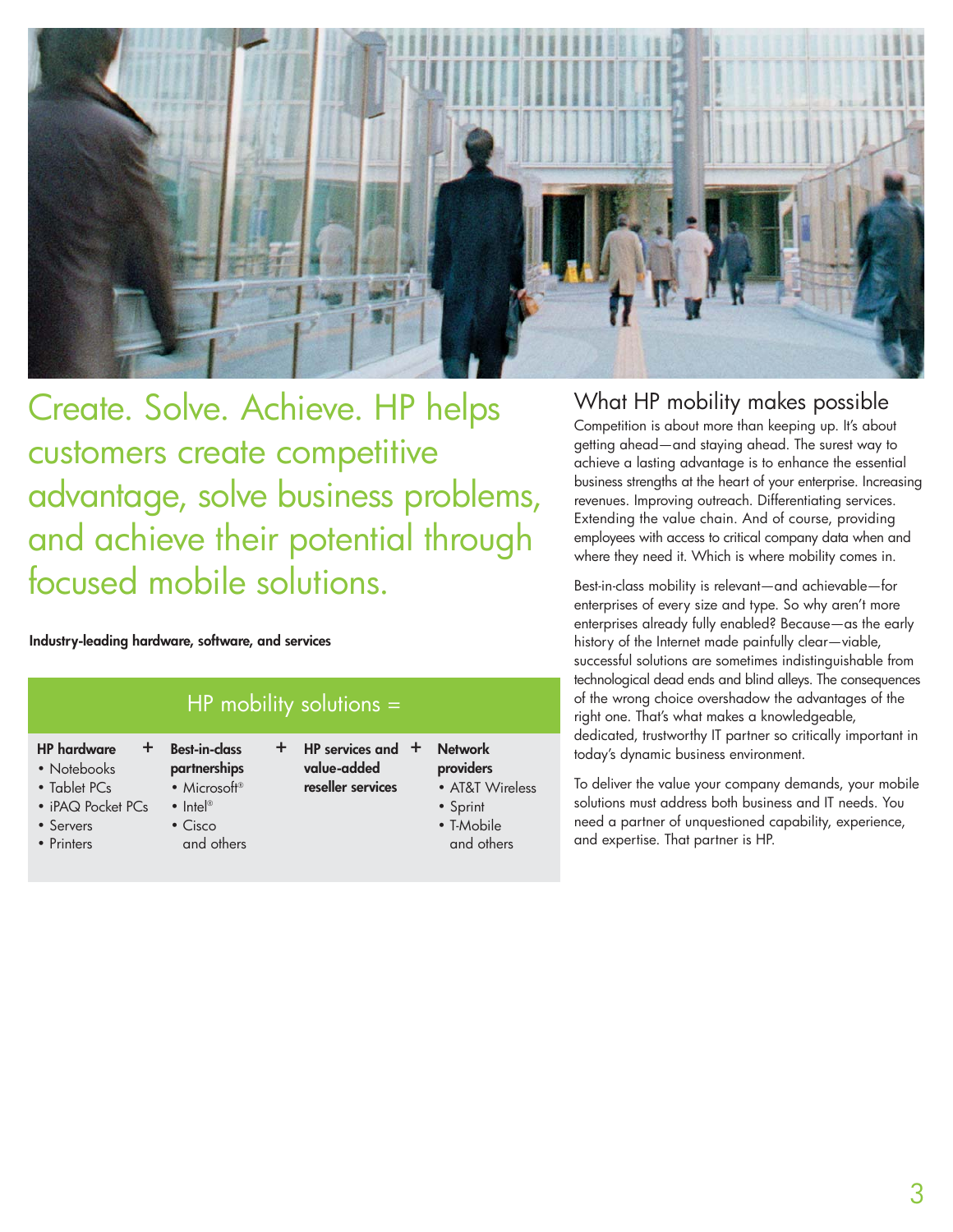## HP mobile solutions



"HP is the only company that delivers products across the mobility spectrum—from devices to servers, software, infrastructure, and services. Our ability to seamlessly integrate these technologies together while leveraging industry-leading partners enables HP to provide complete mobile solutions that add value, solve business problems, and improve productivity for our customers." Ted Clark, Senior Vice President and General Manager HP Mobile Computing Global Business Unit

# HP is an essential part of the mobile equation.

Begin with innovative, award-winning devices that empower and enable individual workers. Add the servers and software that create the enterprise mobility infrastructure. Then tie it together with the consulting, integration, and support services that make this infrastructure a powerful, lasting resource for boosting operational performance and competitive advantage. HP brings these elements together and delivers an integrated solution.

HP also brings the benefits of a balanced perspective to the solutions we develop. For us, mobility is a way of thinking—an approach that balances in-depth understanding of problems with a services approach that speeds time to solution. That extends from enterprise expertise to end-user insight. That addresses complexity and delivers simplicity.

# The proof is in the performance.

**Enterprise and small business expertise.** IT architecture solutions are an HP core competency, backed by proven program management discipline. Our leadership products extend from devices to data centers, and our robust list of global clients uses a diverse set of mobile applications to solve a broad range of business challenges. Chat live online with HP mobility and wireless solution experts, or visit www.hp.com/sbso/wireless for more information.

**Wireless infrastructure.** In the world of wireless and networking, HP has mobilized more than one million users within the past decade and completed thousands of networking projects. As one of the world's largest network consultants and integrators, we are also a market leader in solutions for mobile operators.

**Innovation.** HP devices set the standard for mobility. Our Pocket PCs, notebooks, and wireless printers continue to raise the bar for innovation and excellence—and allow you to create the proper mix of tools to meet your mobile workforce's needs. The HP iPAQ Pocket PC puts wireless capability where you need it most: in the hands of your mobile workforce. New features—including GSM/GPRS voice capability,\* wireless connectivity (Wi-Fi),† Bluetooth private area networking,‡ and infrared data transfer (IrDA)—let mobile professionals take advantage of corporate resources and IT infrastructure when they're away from the office.

**Services.** HP has thousands of specialists trained on core mobility technologies, including applications, platforms, and networks. We are also a leader in providing key components of wireless carriers' own infrastructure for network management, mobile prepaid solutions, billing solutions, and cellular fraud detection.

\* Telephone service requires a separately purchased service contract from a telephone service provider with coverage in your service area.

- † Wireless access point required and is not included. Availability of public wireless access points limited. Wireless Internet use requires separately purchased Internet service contract.
- ‡ A standard GSM/GPRS infrastructure, a standard wireless LAN infrastructure, other devices enabled with Bluetooth wireless technology, and a service contract with a wireless network airtime provider may be required for applicable wireless communication. GPRS wireless Internet access requires a separately purchased service contract. Check with wireless network service providers for availability and coverage in your area. Not all Web content available.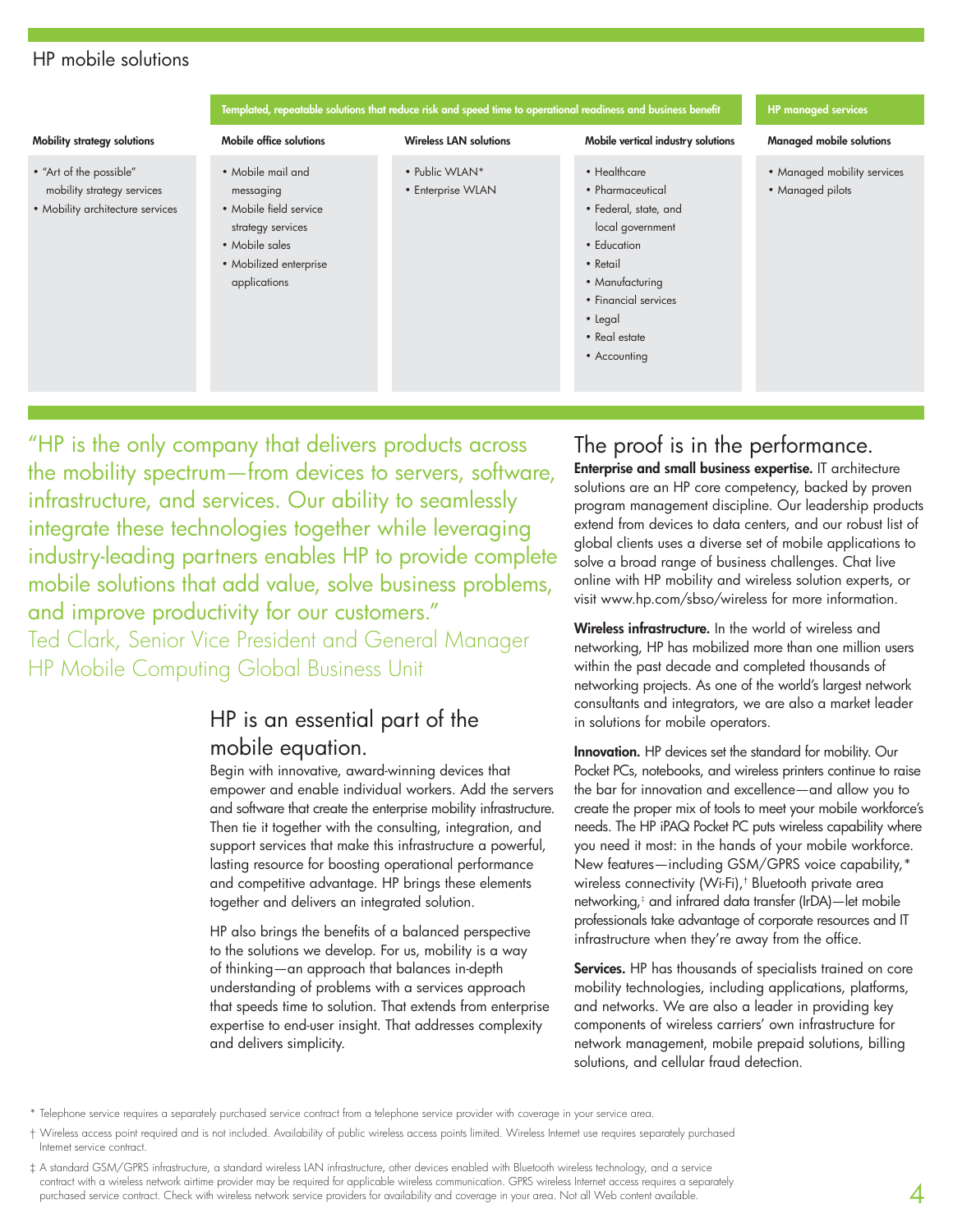# HP mobility partners

| Area                                                       | <b>Partner</b>                                    |
|------------------------------------------------------------|---------------------------------------------------|
| Mail and messaging                                         | Microsoft<br><b>Extended Systems</b>              |
| Sales force automation<br>Customer relationship management | <b>Siebel Systems</b><br>Dovarri                  |
| Field force automation                                     | Dexterra<br><b>Extended Systems</b>               |
| Location-based services                                    | <b>Kosmo Studios</b><br>PanGo Networks            |
| Infrastructure                                             | <b>Cisco Systems</b><br>ProCurve Networking by HP |
| <b>Wireless Enterprise Framework</b>                       | <b>Shipcom Wireless</b>                           |
| Device management and security                             | iAnywhere-XcelleNet<br>Credant                    |

# HP mobility portfolio—all the mobility you need

To us, delivering a total solution means more than supplying all the parts. It means analyzing and assessing a customer's needs and then leveraging our broad expertise in technology and service to create a solution that delivers immediate business value. And it means knowing how to work with existing infrastructures as well as architecting new ones.

So, while HP designs and manufactures innovative computing devices, printers, and servers to meet the mobility needs of the enterprise customer, we also link them to an adaptive infrastructure that reduces IT cost and complexity.

# Mobility strategy solutions **Charting the path to business potential**

What can mobile solutions do for your enterprise? Which solutions align with the strategic goals of your business? Which initiatives will deliver the greatest return on investment? With broad-based expertise and a balanced perspective, HP helps you to find the right answers.

## **The art of the possible**

HP "Art of the Possible" Mobility Strategy Services help you to identify the mobile solutions that will have the greatest impact on your business. In a one-day workshop with your business visionaries, HP experts discuss the business opportunities enabled by technology, review case studies, and guide you through a detailed process to identify the mobility initiatives that can deliver the greatest return on your investment.

## **Mobility architecture services**

Business objectives. Mobility initiatives. Enterprise applications. IT infrastructure. The pieces of the mobility puzzle are clear—the challenge is putting them together. Using our proven methodology, HP solution architects analyze your current and future IT architecture from every perspective—business, function, technology, and implementation. From there, we help your team explore how different strategies and implementations can affect your infrastructure today and tomorrow.

# Mobile office solutions

### **Connecting mobile workforces—more securely**

In the mobile enterprise, the office is everywhere. As the requirements of remote workers extend the enterprise edge, the fundamental question is this: How can you integrate the tools and information they use with the infrastructure you've built—seamlessly, securely, and cost-effectively? With a unified approach that combines leading-edge HP technologies with applications from our respected mobility partners, HP helps you find the answer.

### **The customer is always right . . . in front of you.**

In a competitive marketplace, superior customer service and support can make a critical difference. When you give your mobile workforce the means to access and update customer-related information in real time, your customers enjoy new levels of individualized attention and you enjoy more cost-effective delivery of services.

#### **Applications: the next generation**

As mobility matures, a new class of applications enables a new level of performance. Designed to make the most of mobility from the outset, these new applications make access and management easier, more streamlined, and more secure. HP can help you assess how new capabilities empower your business, address your security concerns, and integrate with your infrastructure today and tomorrow.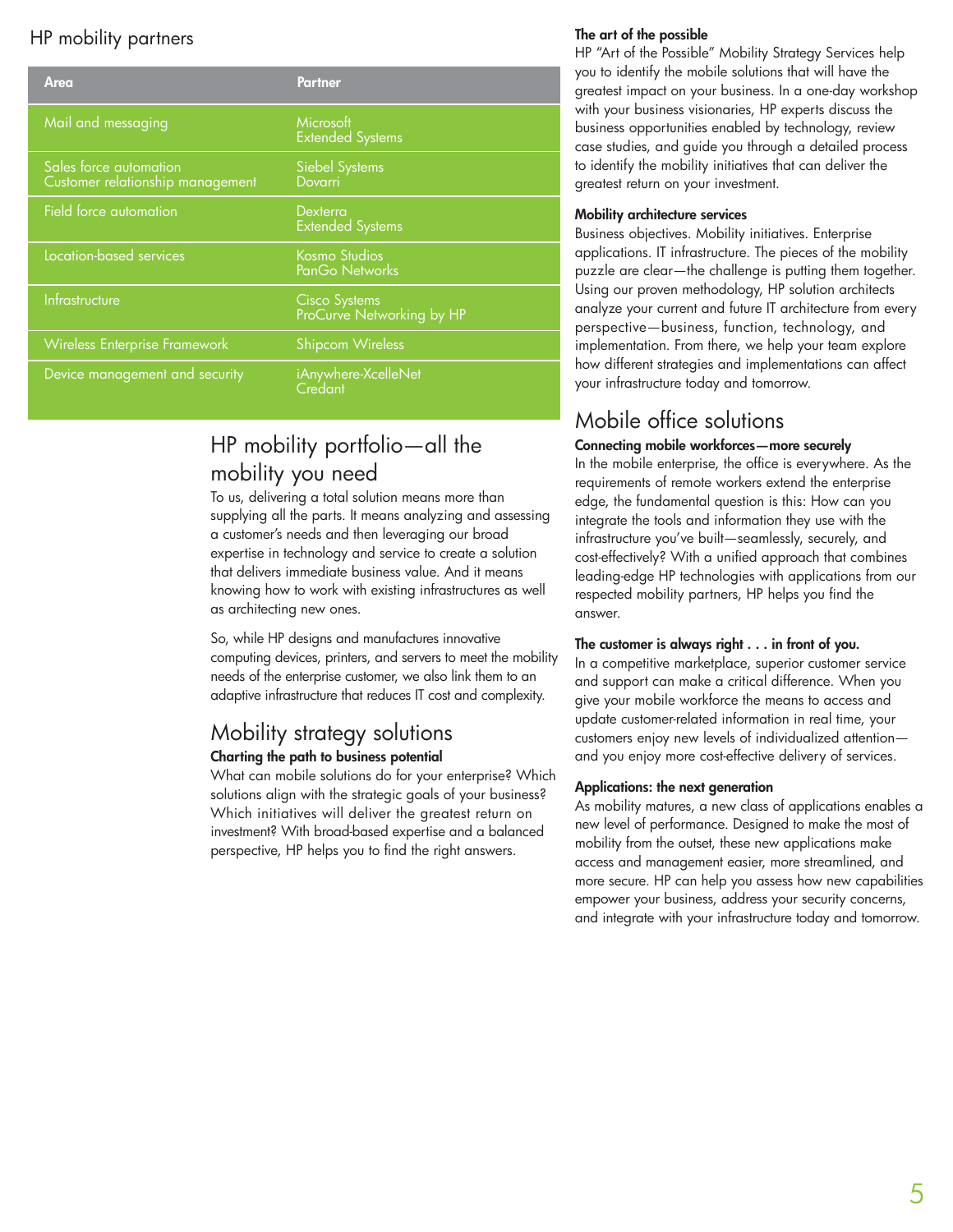"HP mobile solutions help save our small business \$10,000 per month. We were able to hire five more lawn technicians and ten salespeople without adding another person in the back office. Eliminating paper dropped the back-office workload by 75 percent." Mike Reynolds

Director of IT Middleton Lawn and Pest Control

## Wireless LAN solutions **Site-specific mobility; enhanced flexibility**

How can a wireless local area network (WLAN) increase your organization's productivity? What's the best way to securely deploy the technology across your network and integrate it with your environment? How can you leverage wireless LAN technology to build your customer base? HP has the expertise to create a secure wireless LAN tailored to your enterprise needs.

#### **WLAN signals a new era of mobility.**

Inside the enterprise, wireless LANs give workers new freedom to access real-time information and printed documents.\* Outside the enterprise, wireless LANs allow businesses (such as airports, hotels, and restaurants) to enhance the customer experience with convenient access to e-mail, the Web, and printing. Public WLANs deliver immediate accessibility to traveling business professionals and consumers.

#### **WLAN with a plan**

From initial assessment to ongoing support of your wireless LAN, HP has you covered. Our network consultants ensure that the architecture, planning, and design of your WLAN solution are optimized for your business—and for your physical environment.

## Mobile industry solutions **Mobility to meet your specific needs**

Just as every enterprise is unique, so is every industry. Empowered by customized mobile solutions, businesses can confront industry-specific challenges as never before. With HP perspective and expertise, your solution is uniquely smart, responsive, and relevant.

- Healthcare
- Pharmaceutical
- Government
- Education
- Retail
- Manufacturing
- Financial services
- Legal
- Real estate
- Accounting

# Managed mobile solutions

### **Harness the power of mobility now—whatever your resources**

Your IT resources are finite, and the constraints on your capital are real. No less real are the benefits a mobile solution will bring you. The first step toward a solution may be as simple as partnering with HP.

### **Managed mobility services**

When commercial mobility meets resource reality, HP works with you to ensure that fast, secure, and affordable mobile solutions remain within reach. We do it all—integrating, managing, and supporting mobile solutions for your enterprise applications, including coordinating third-party software and service providers and supporting the end-user.

You can start right away: you pay only the initial startup charge and a monthly service fee based on the number of users. And you can scale up or down quickly as your business changes.

#### **Managed pilots**

Ready to launch? Full speed ahead? Typically, you need to pilot your solution to see how it meets your needs and to determine how your infrastructure should be adapted to make the most of it.

HP solution architects work with you to develop and deploy a limited-scale pilot. Based on an analysis of its performance, we then recommend the right steps to achieve a full-scale deployment—with little or no impact on your IT operations.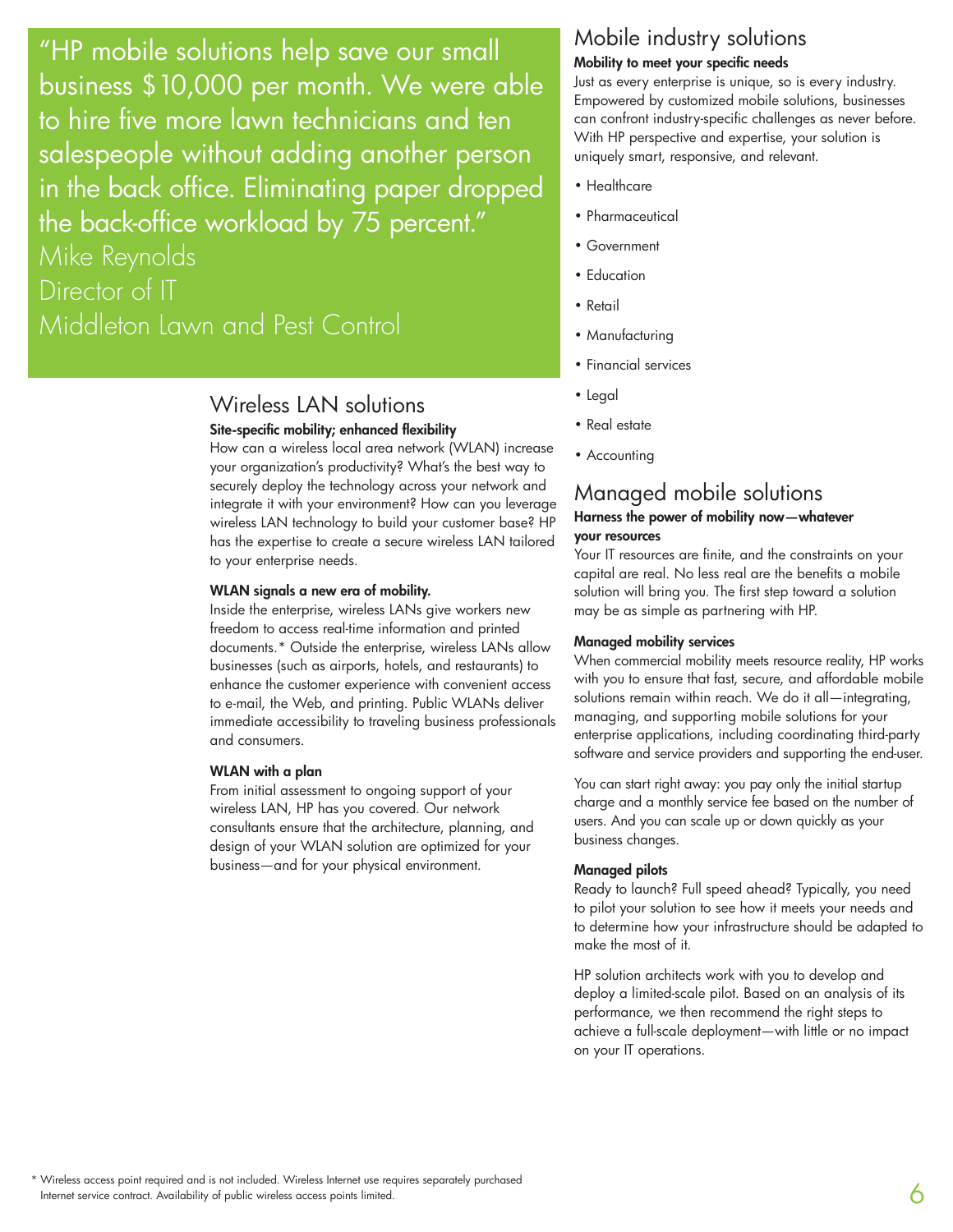HP balances world-class capabilities with a customer-driven partnering philosophy to create the best possible solution. Our community of software pioneers, network service providers, and business process specialists provide expert services, technology, intellectual capital, and innovative services to foster your business agility.

# Take the first step

Whether your objectives are firmly in place or you are still assessing your options, HP is ready to help. With practical insight and a partnering approach, HP works with you to remove the barriers to mobility and realize its benefits.

## **Can HP provide measurable ROI? If so, how?**

Mobility is an emerging paradigm with customers who are still realizing the extent of their return on investment. Even so, after working with Fortune 500 companies in every major industry, HP can show specific examples of how we deliver immediate business value and ROI for a range of mobility scenarios. How will you measure the business value we bring by extending the reach and value of your information for a smarter, better-informed workforce and a more competitive organization overall?

### **How can HP help me to cut through the complexity and the hype?**

As inventors of the most powerful mobile devices and printing solutions on the market, we have a full understanding of mobile needs. As technology experts, we work with a profound understanding of complex enterprise systems and infrastructure. Bringing this balanced perspective to your business challenges, we work with you to devise a complete solution that uniquely responds to the needs of your business. HP professionals have the capability to design, deliver, and maintain your entire network infrastructure, including seamless integration of wireless technologies.



### **Will adopting mobile solutions mean re-engineering my company's existing infrastructure?**

As technology experts, we at HP know the best ways to optimize and integrate the solutions you are already using. We create solutions that extend the value of your IT investments and provide a natural bridge between infrastructure and mobile applications. Here as elsewhere, we apply the principle of balance: We combine a high level of consulting and services expertise with the proven ability to rapidly deliver a meaningful solution.

### **What kind of resources and team should I be prepared to involve at my end?**

Because the best solutions balance a maximum of interaction with a minimum of disruption, we make personnel considerations a cornerstone of project planning and management. The size and composition of your team depends on the infrastructure being affected, the business processes being addressed, and the applications being deployed. We will work with you to identify how to create the most effective core team—and when to involve other key stakeholders.

#### **Who do I contact?**

To learn more about HP mobility and wireless solutions, contact your HP representative or visit us at www.hp.com/go/wireless.